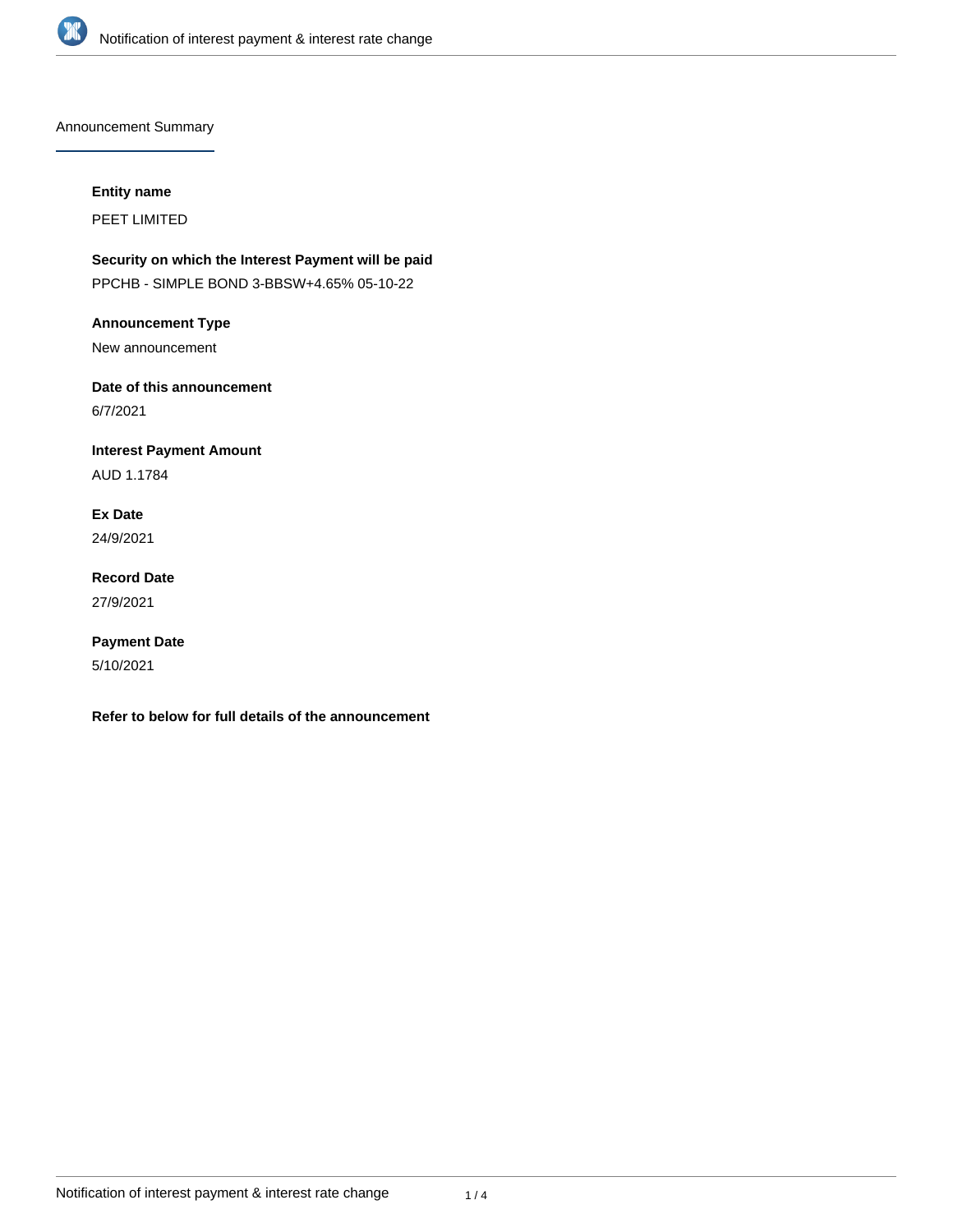

Announcement Details

Part 1 - Entity and announcement details

### **1.1 Name of +Entity**

PEET LIMITED

**1.2 Registered Number Type** ABN

**Registration Number**

56008665834

# **1.3 ASX issuer code**

PPC

#### **1.4 The announcement is** New announcement

**1.5 Date of this announcement** 6/7/2021

**1.6 ASX +Security Code for Interest Payment** PPCHB

**ASX +Security Description** SIMPLE BOND 3-BBSW+4.65% 05-10-22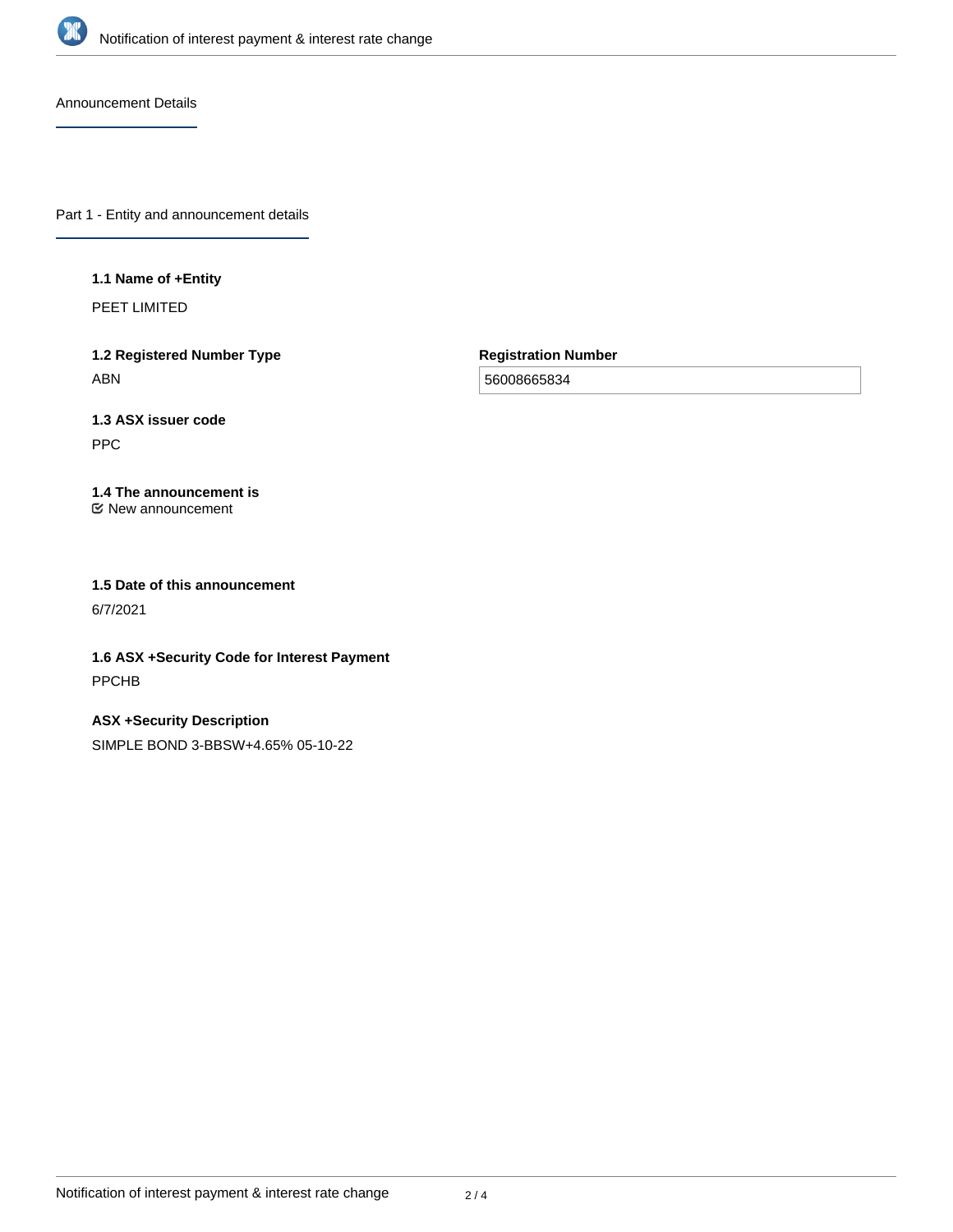

Part 2A - Interest period dates and interest payment details

| 2A.1 Payment date                                                           | 2A.2 + Record Date                                                                         |
|-----------------------------------------------------------------------------|--------------------------------------------------------------------------------------------|
| 5/10/2021                                                                   | 27/9/2021                                                                                  |
| 2A.3 Ex-Date                                                                | 2A.4 First day of payment period                                                           |
| 24/9/2021                                                                   | 5/7/2021                                                                                   |
| 2A.5 Last day of payment period                                             | 2A.6 Number of days in the payment period                                                  |
| 4/10/2021                                                                   | 92                                                                                         |
| 2A.7 Interest rate expressed as a per annum rate<br>4.675000 %              | 2A.8 Interest rate pro-rated for the number of days in the<br>payment period<br>1.178400 % |
| 2A.9 Currency in which the interest payment is made<br>("primary currency") |                                                                                            |

AUD - Australian Dollar

## **2A.10 Interest payment amount per +security**

AUD 1.17840000

#### **2A.10(i) Comment on how the interest payment amount per security is calculated**

Interest = Interest Rate x Face Value x Day Count Fraction

**2A.11 Are any of the below approvals required for the interest payment before business day 0 of the timetable?**

- **•** Security holder approval
- **Court approval**
- **Lodgement of court order with +ASIC**
- **ACCC approval**
- **FIRB approval**
- **Another approval/condition external to the entity required before business day 0 of the timetable for the interest payment.**

No

**2A.12 Is the interest payment franked?** No

**2A.13 Is the interest payment payable in the form of +securities rather than cash?** No

**2A.14 Does the entity have arrangements relating to currency in which the interest payment is paid to security holders that it wishes to disclose to the market?** No

**2A.15 Is there a principal amount payment component payable?** No